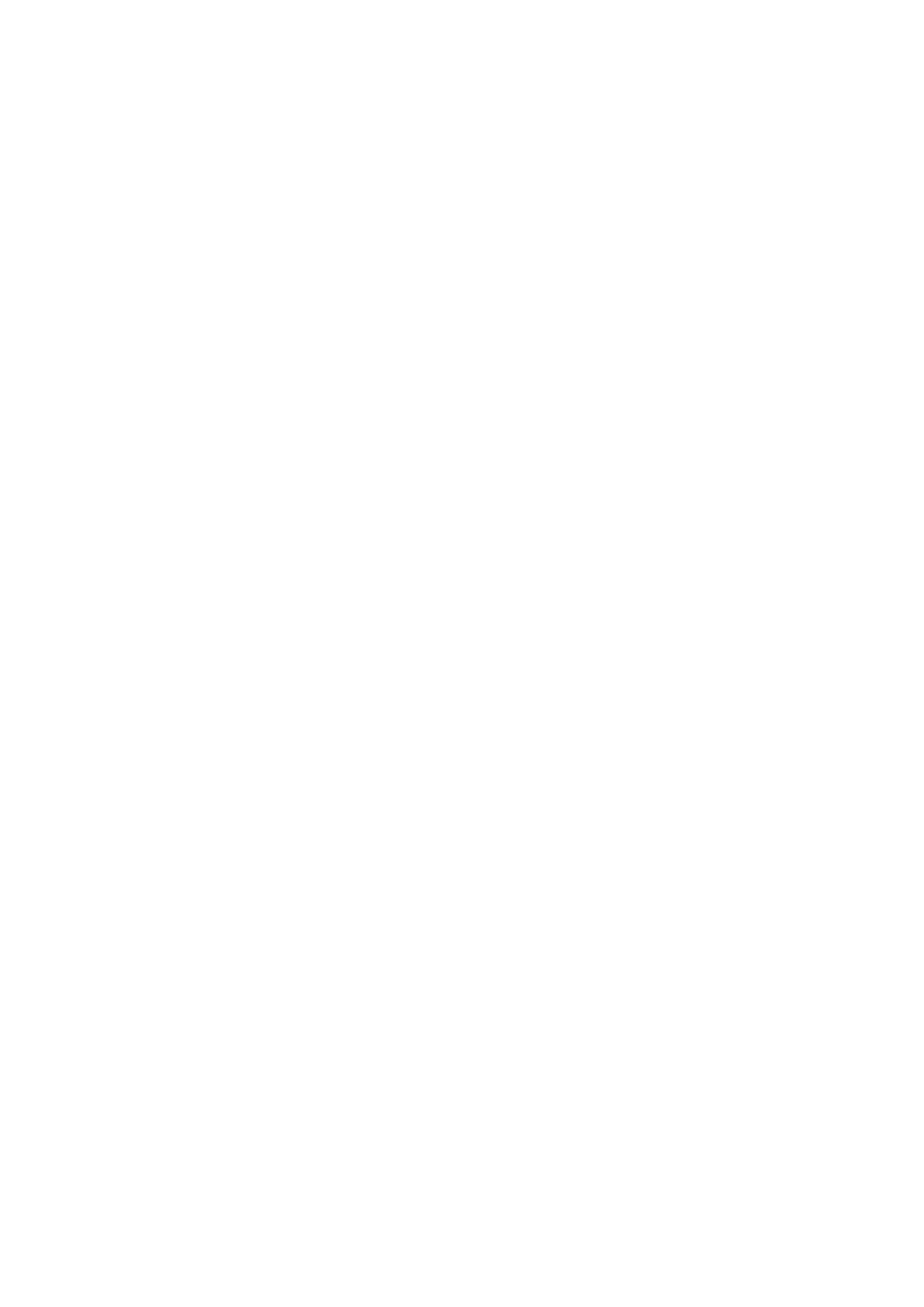## Four point bend testing – Finite element analysis of the stress and strain distribution accounting for lateral specimen curvature

Alan Turnbull and Louise Crocker Materials Division

## SUMMARY

Finite element (FE) computations of the stress and strain distribution on the tensile surface of a four point bend specimen of a 13Cr stainless steel (SS) has been carried out previously for flat specimens. However, four point bend specimens prepared from pipeline material with the weld root intact are inherently curved laterally, with the extent of that curvature dependent on the inner diameter of the pipe. To assess the potential impact of that curvature on test methodology and test results, supplementary FE computations were carried out on specimens from a pipe with a relatively small inner diameter of 12.1 cm with specimen widths of 20 mm and 12 mm. The results indicated that for elastic loading the stress and strain tended to increase towards the specimen edges (i.e. thicker section of the specimen). Above yield, the total strain and the plastic strain were higher towards the edges but stress relaxation and redistribution following yielding resulted in a very small variation in stress across the specimen, with a maximum away from the edges. To limit the potential effect of curvature, it is recommended that the width of the specimen be minimised for small diameter pipe, with a width to specimen thickness ratio not greater than 1.5.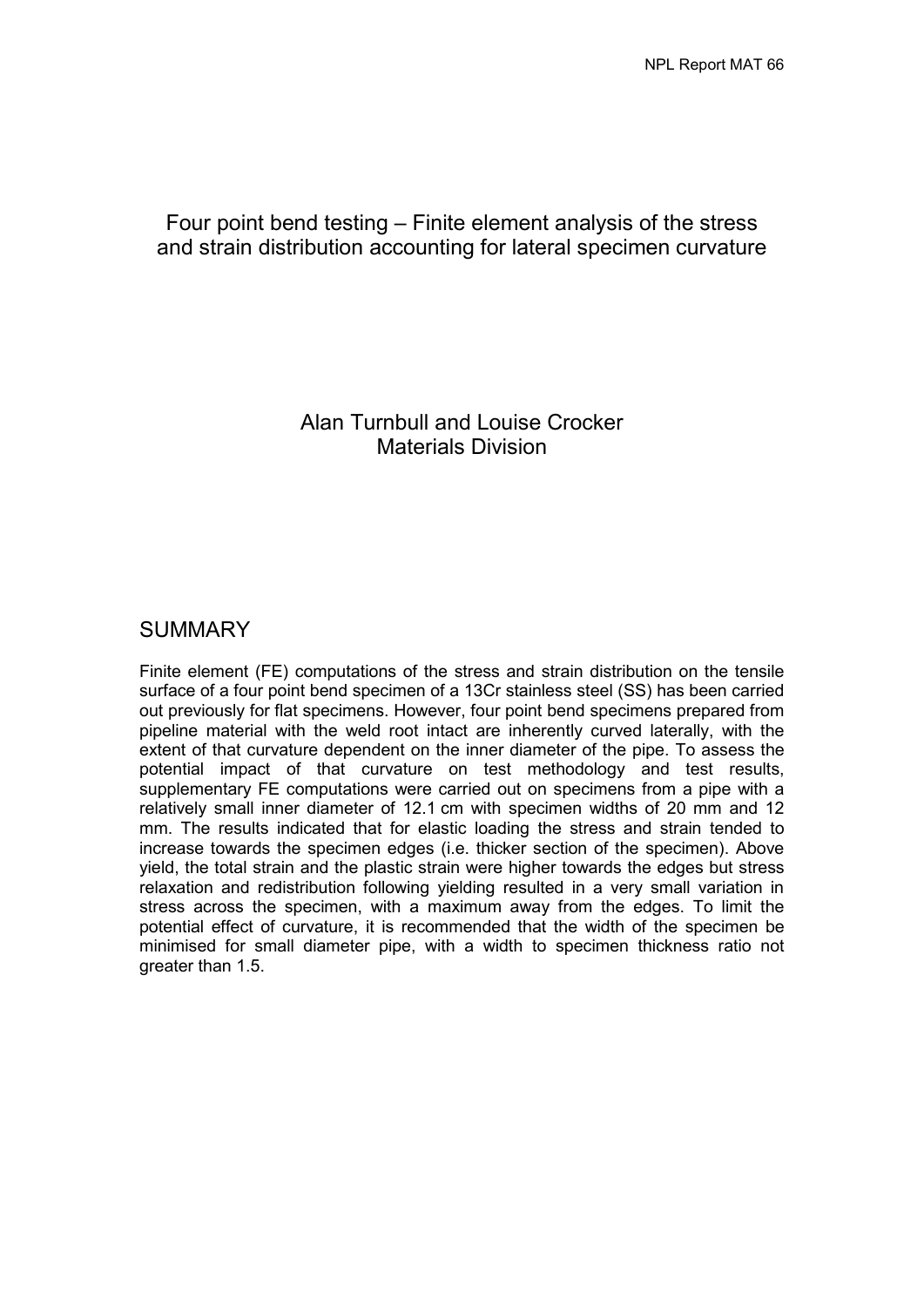Queens Printer and Controller of HMSO, 2014

ISSN 1754-2979

National Physical Laboratory Hampton Road, Teddington, Middlesex, TW11 0LW

Extracts from this report may be reproduced provided the source is acknowledged and the extract is not taken out of context.

> Approved on behalf of NPLML by Dr M Gee, Knowledge Leader, Materials Team.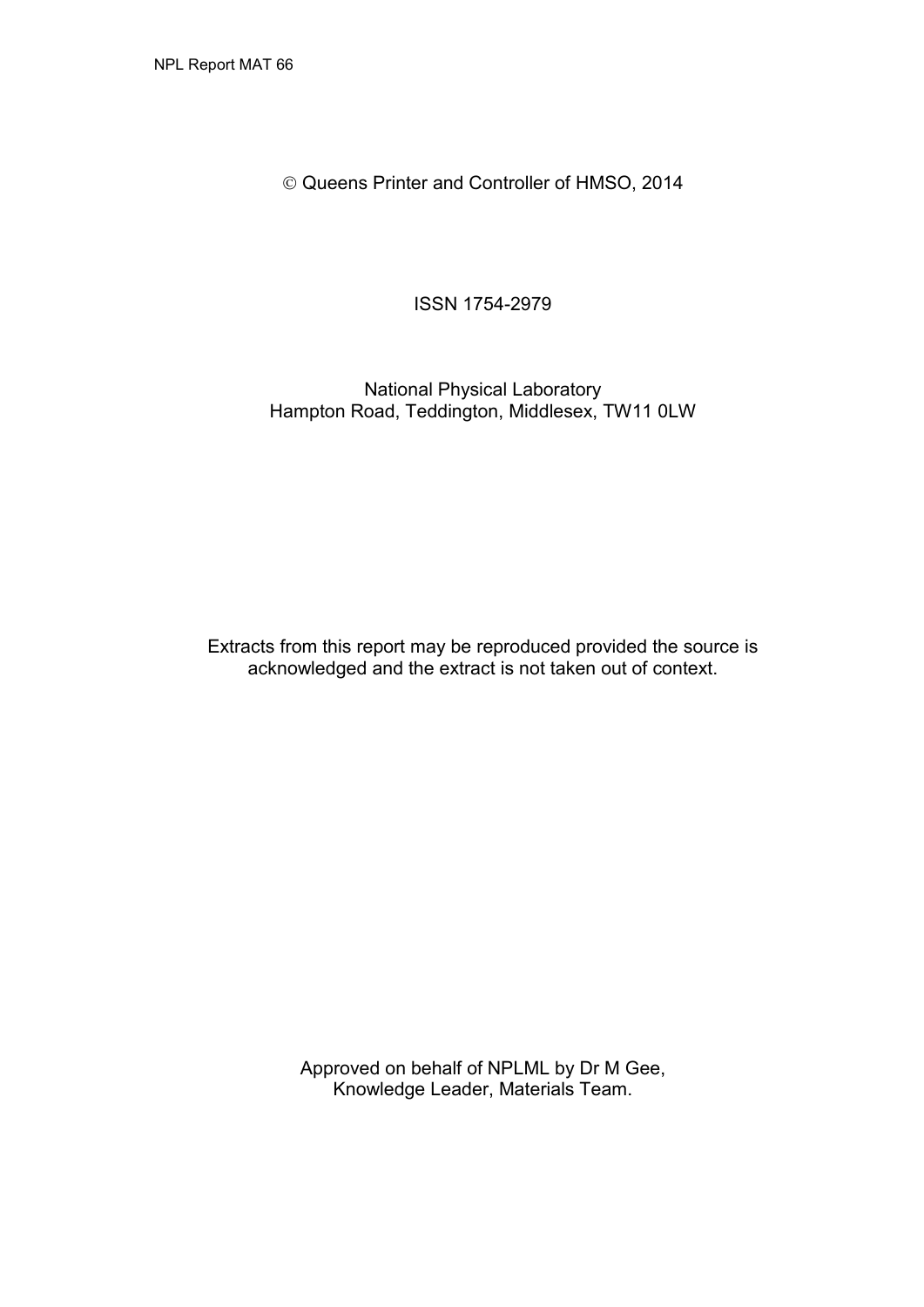#### **CONTENTS**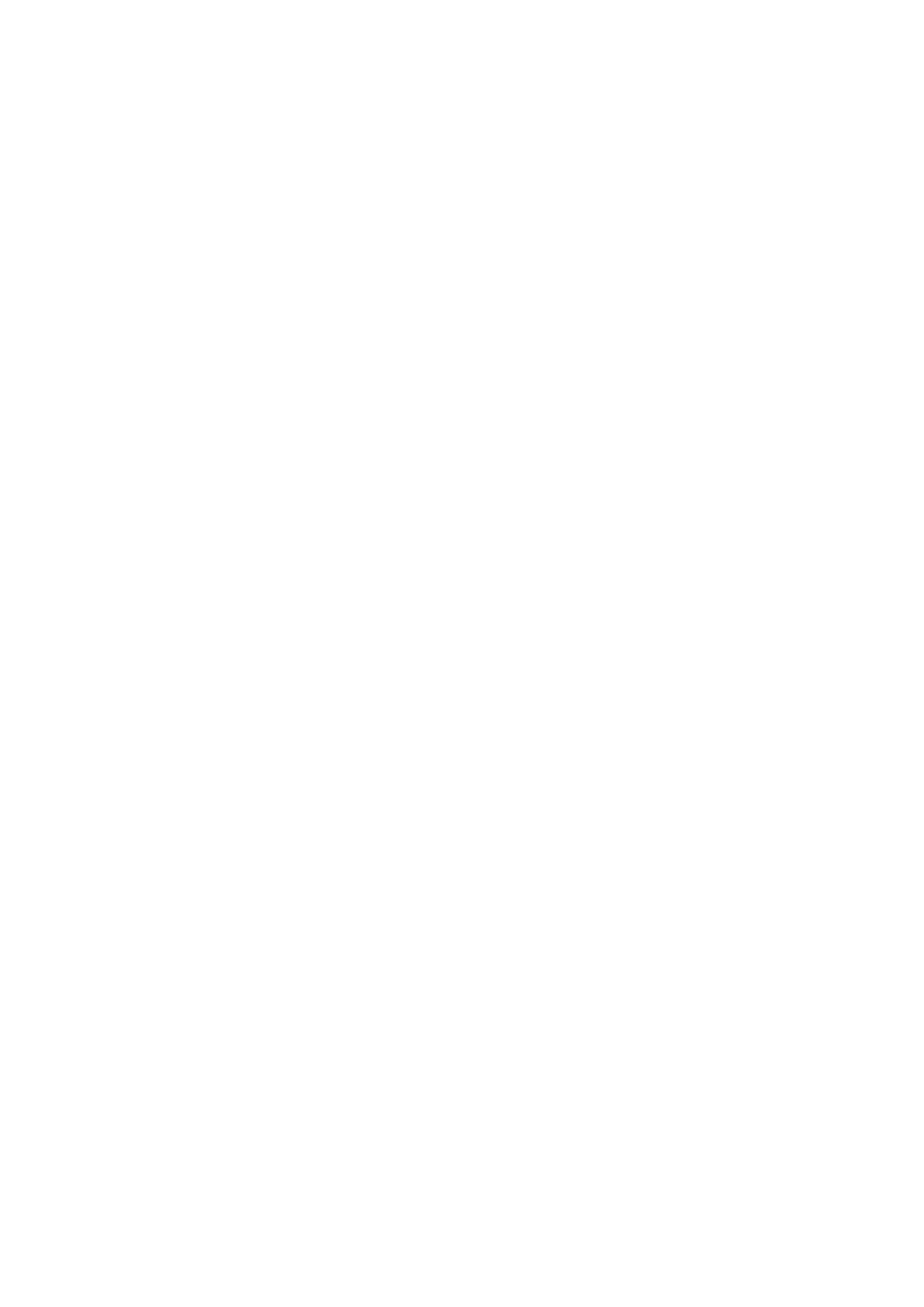#### <span id="page-6-0"></span>**1. INTRODUCTION**

The four point bend test method is being developed as both NACE (TG 494) and ISO standards (ISO/DIS 16540) for testing resistance to sulphide stress corrosion and cracking and stress corrosion cracking. To support the testing methodology FE computations of the stress and strain distribution on the tensile surface of four point bend specimens of a 13Cr SS had been carried out using Abaqus (1). The initial work focused primarily on the appropriateness of using tensile data vs bend data (the latter using the 0.2% offset) for defining the total strain to give 0.2% plastic strain in the centre of the bend specimen, with the conclusion that the tensile data were the most apt. An additional feature considered was the extent of local strain enhancement due to friction at the inner rollers. In all computations, the specimens were considered to be perfectly flat. However in testing pipeline steels with a root weld that is to remain intact, it is inherent that there will be some degree of curvature across the width of the specimen. Common practice is to machine flat one side of the specimen and also the curved section that would otherwise be in contact with the outer rollers (to avoid roller failure), with some tapering in that case to minimise stress gradients. As for flat specimens, strain gauges are then fixed to the centre of the specimen on the parent plate either side of the weld and a force applied until the total strain at one strain gauge attains the prescribed value. The question arises as to the extent to which the curvature of the specimen affects the stress and strain profile across the specimen and perhaps the location of greatest susceptibility to cracking. To resolve this issue the FE analysis has been extended to examine the effect of specimen curvature. Since the goal is primarily to assess the effect of curvature, parent material only was assumed; otherwise, the mechanical properties of the weld filler and the heat affected zone (HAZ) would have to be accounted for and that is an unnecessary complication.

#### <span id="page-6-1"></span>**2. FE ANALYSIS**

#### <span id="page-6-2"></span>2.1 Specimen details

The specimen design adopted is shown in Figure 1.

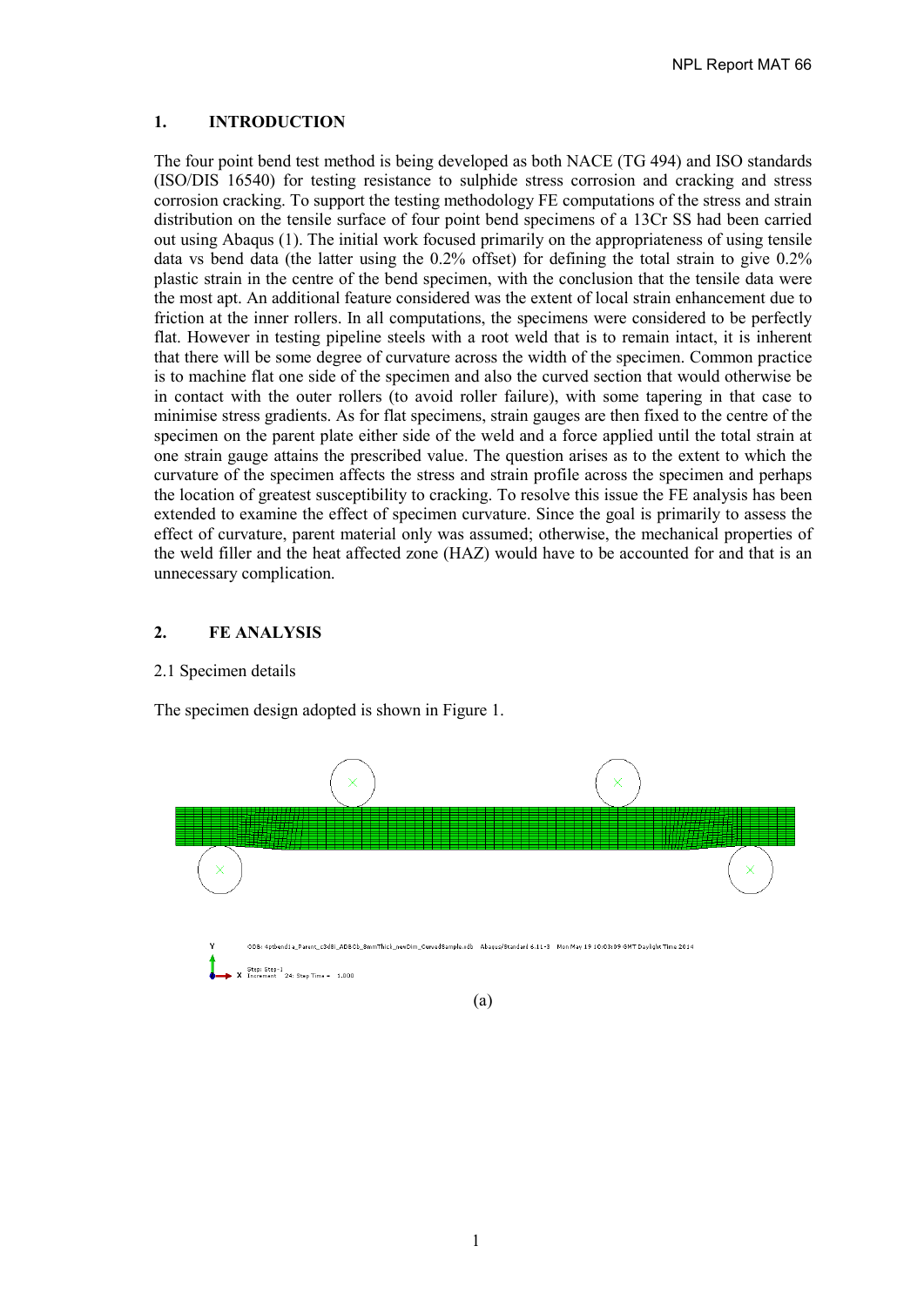

Figure 1. Profile of the test specimen (a) longitudinal view; (b) transverse view showing flat ends and curved central region

The dimensions of the specimen were as adopted previously: width of 20 mm or 12 mm, length 140 mm and thickness at centre of specimen 8 mm, outer roller spacing 120 mm, inner roller spacing 60 mm, roller diameter 10 mm. The specimen was prepared from a relatively small diameter pipe of 6″ OD (15.24 cm) and wall thickness 0.625″ (1.59 cm). The friction coefficient was 0.001, which is idealised but does not impact on the conclusions from the study. The material properties for the 13Cr martensitic stainless steel were as adopted in the previous study, with Poisson's ratio 0.3 (1). Details of the FE analysis can be found also in that report.

#### <span id="page-7-0"></span>2.2 Results

The projected longitudinal stress vs strain behaviour at the centre of the specimen is shown in Figure 2 and the comparative value for a flat specimen in Figure 3. It is evident that differences in stress and strain at the target plastic strain of 0.2% are too small to have an impact. In other words the total strain to achieve 0.2% plastic strain at this location is nearly identical.



Figure 2. FE computed values for the longitudinal stress vs longitudinal strain on the tensile surface at the central point of a curved four point bend specimen of 13Cr SS with width 20 mm.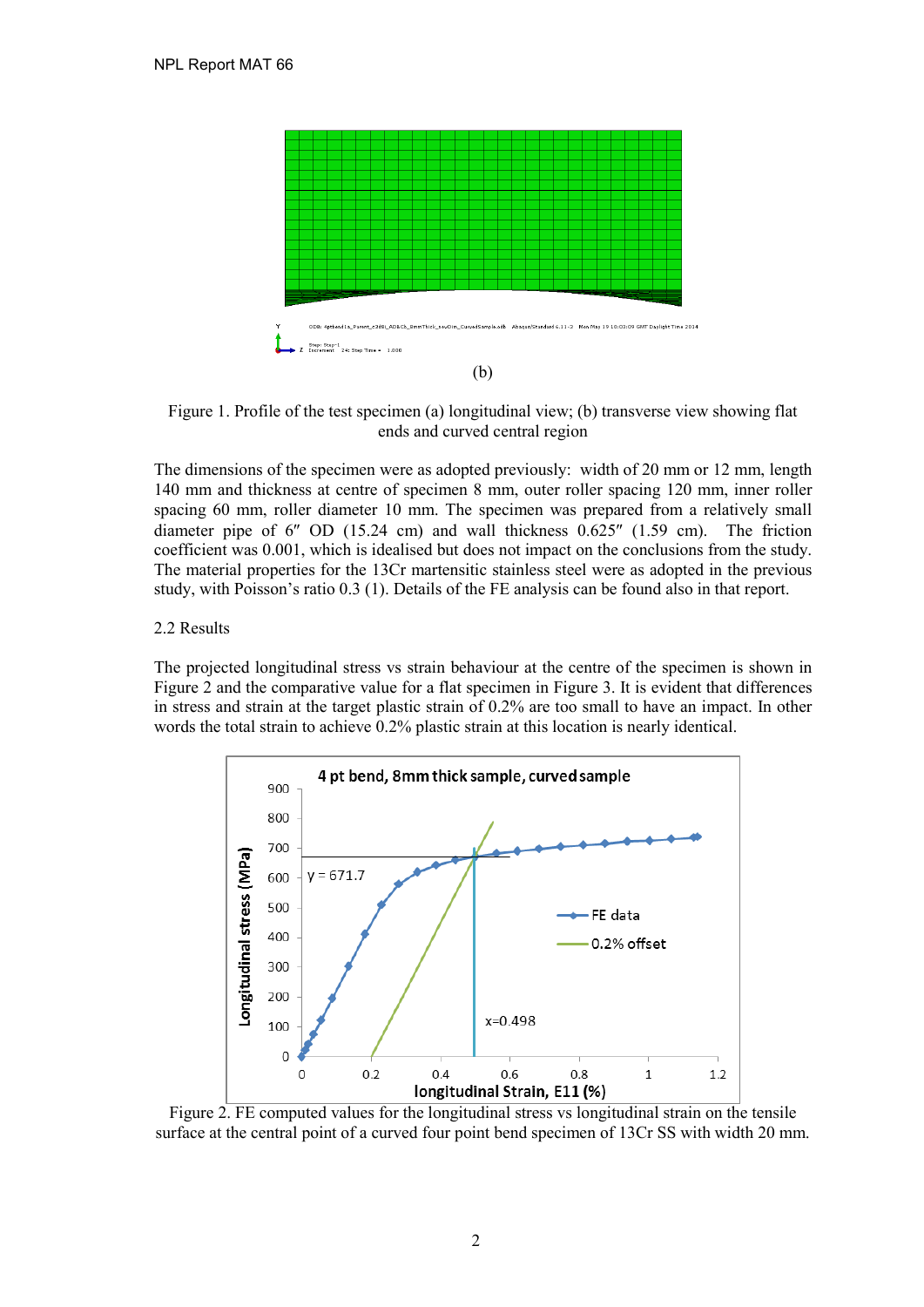

Figure 3. FE computed values for the longitudinal stress vs longitudinal strain on the tensile surface of a flat four point bend specimen of 13Cr SS with width 20 mm.

However, the varying thickness across the specimen should lead to variations in stress and strain across the specimen. This is highlighted first in the elastic region, as reference, in Figure 4. Under elastic loading the strain profile mirrors the stress profile with both becoming higher towards the edges. For comparison, the stress for the flat specimen was just less than 204 MPa and the strain about 0.09.



Figure 4. Stress and strain profile at the surface across the 20 mm width of the curved specimen, at mid-section, under an arbitrary purely elastic loading condition.

When the stress is above yield the variation of the stress and strain across the specimen is more complex, as illustrated in Figure 5. These data are derived from computations at a total strain slightly greater than that corresponding to 0.2% plastic strain (see Figure 2). For the flat specimen, the longitudinal stress was about 675 MPa at the centre of the specimen, the total strain 0.519% and the plastic strain 0.22%. For the curved specimen, the total strain when the stress was above yield still shows the same trend as for elastic loading. The plastic strain mirrors the trend with a maximum plastic strain at the edges of about 0.3% and about 0.21% at the centre. However, the stress variation is more complex, though the mean stress is only slight higher than that for a flat specimen.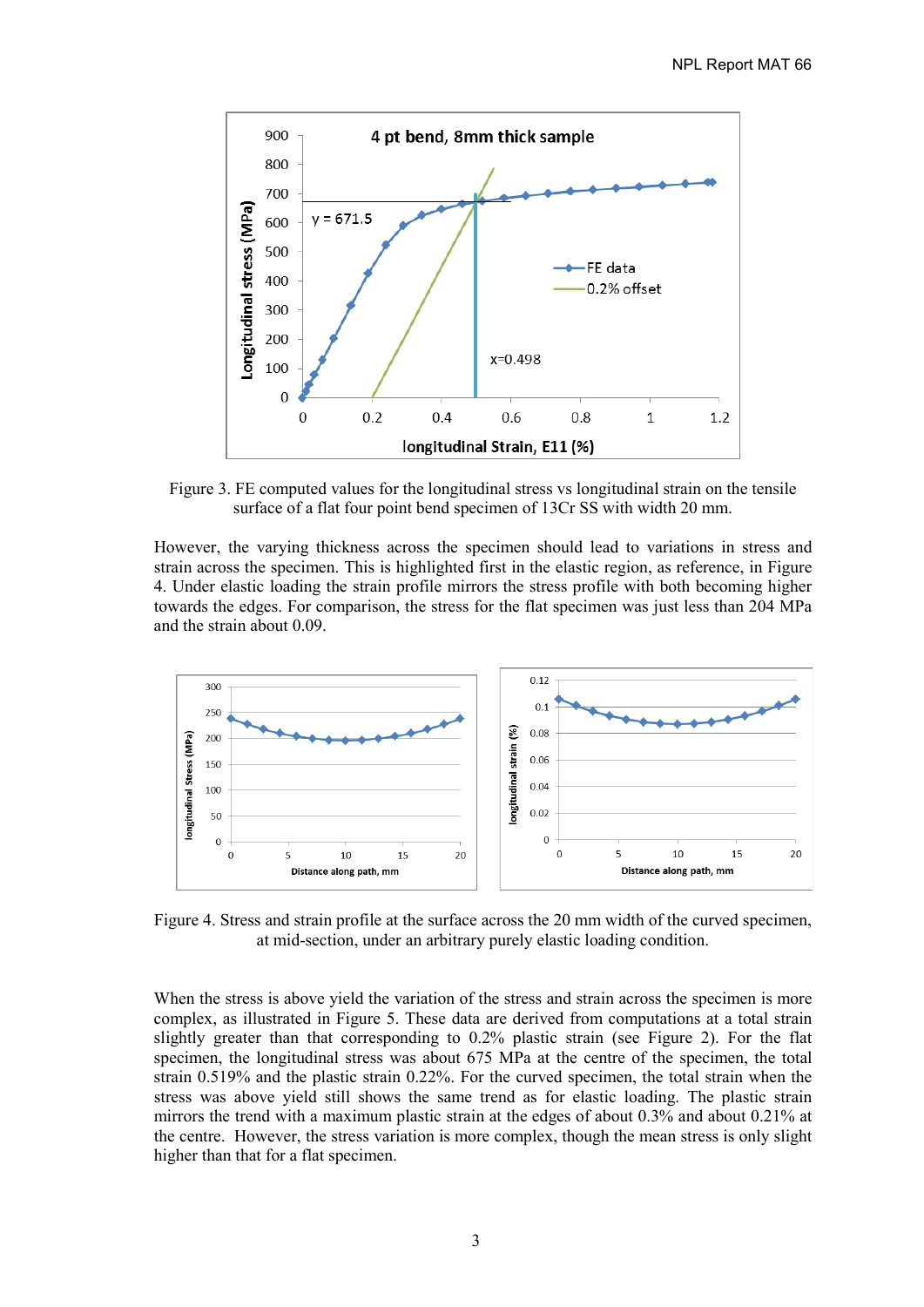

Figure 5. Stress and strain profile at the surface across the 20 mm width of the curved specimen, at mid-section at a plastic strain at centre close to 0.2%.

The effect of curvature of the pipe will be to shift the neutral axis (plane of zero stress) from the mid-thickness of the specimen in a flat specimen towards the curved region (FE analysis confirmed this conceptual perspective; the neutral axis is also uniform across the width despite the curvature). The stress gradient through the specimen remains constant. The consequence is that the stress on the tensile surface of the curved region would be expected to be slightly lower compared to that for the flat specimen at the centre of the specimen (as distance from the neutral axis is smaller) but would be higher towards the edges, with the distance from the neutral axis larger in this case. This is indeed observed clearly under elastic loading. With increasing stress above yield, the higher stresses towards the edges should cause that material to yield there first; i.e. there would be a greater plastic strain at the edges compared to the plastic strain at the centre of the specimen, where measurement is generally made.

The stress does not change too much through the specimen but is slightly elevated at a position halfway between the specimen edges and the centre line of the specimen. We consider that yielding towards the outer edges cause stress redistribution because of the reduced constraint with the stress maximum a balance between the effect of specimen thickness locally and local plasticity. For a flat specimen, there is also a tendency for a slightly lower stress at the edges when yielding occurs.

The distribution of stress and strain at the surface across the specimen would be expected to be an inherent function of the relative width of the specimen and the inner diameter of the pipe; the smaller the width for a fixed diameter the less significant should be gradients in stress and strain. To assess the impact of reducing the width, computations were performed at a width of 12 mm, the lower end of the recommended width-to-thickness ratio (1.5 to 5) in the draft standard. The data were plotted as before for both elastic loading and loading beyond yield (Figures 6 and 7). The results indicated only modest variation of both stress and strain across the specimen.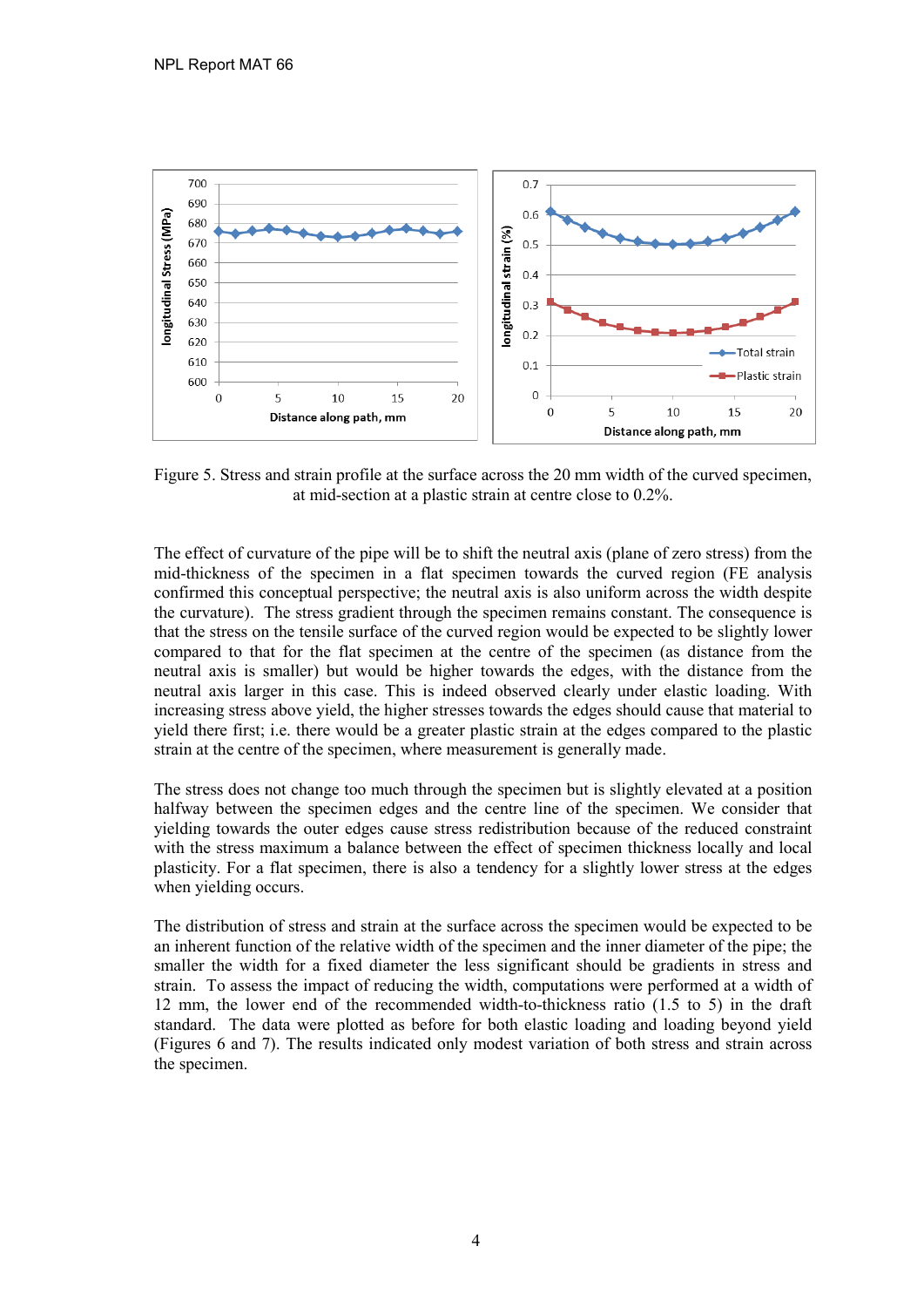

Figure 6. Stress and strain profile at the surface across the 12 mm width of the curved specimen, at mid-section, under purely elastic loading conditions.



Figure 7. Stress and strain profile at the surface across the 12 mm width of the curved specimen, at mid-section at a plastic strain at centre close to 0.2%.

#### <span id="page-10-0"></span>**3. IMPLICATIONS**

The results of this study are applicable primarily to testing of as-welded specimens, since otherwise flat specimens would be adopted. In that application the specimen is inherently curved laterally and the specimen is loaded to a total longitudinal strain corresponding to 0.2% plastic strain as determined by the first strain gauge fixed to the parent plate on either side of the weld filler. Clearly, avoiding use of an unnecessarily wide specimen is an advantage but in the case of the 20 mm wide specimen commonly used, are the results significant in assessing likelihood of failure? In testing, the specimen is deflected under constant displacement conditions and relaxation is exhausted prior to exposure so dynamic strain should not impact on the results. The question then is whether initiation and propagation of stress corrosion or sulphide stress corrosion cracks is driven by stress or a combination of prior plastic deformation and stress. The latter seems most likely in determining initiation. On that basis, the centre of